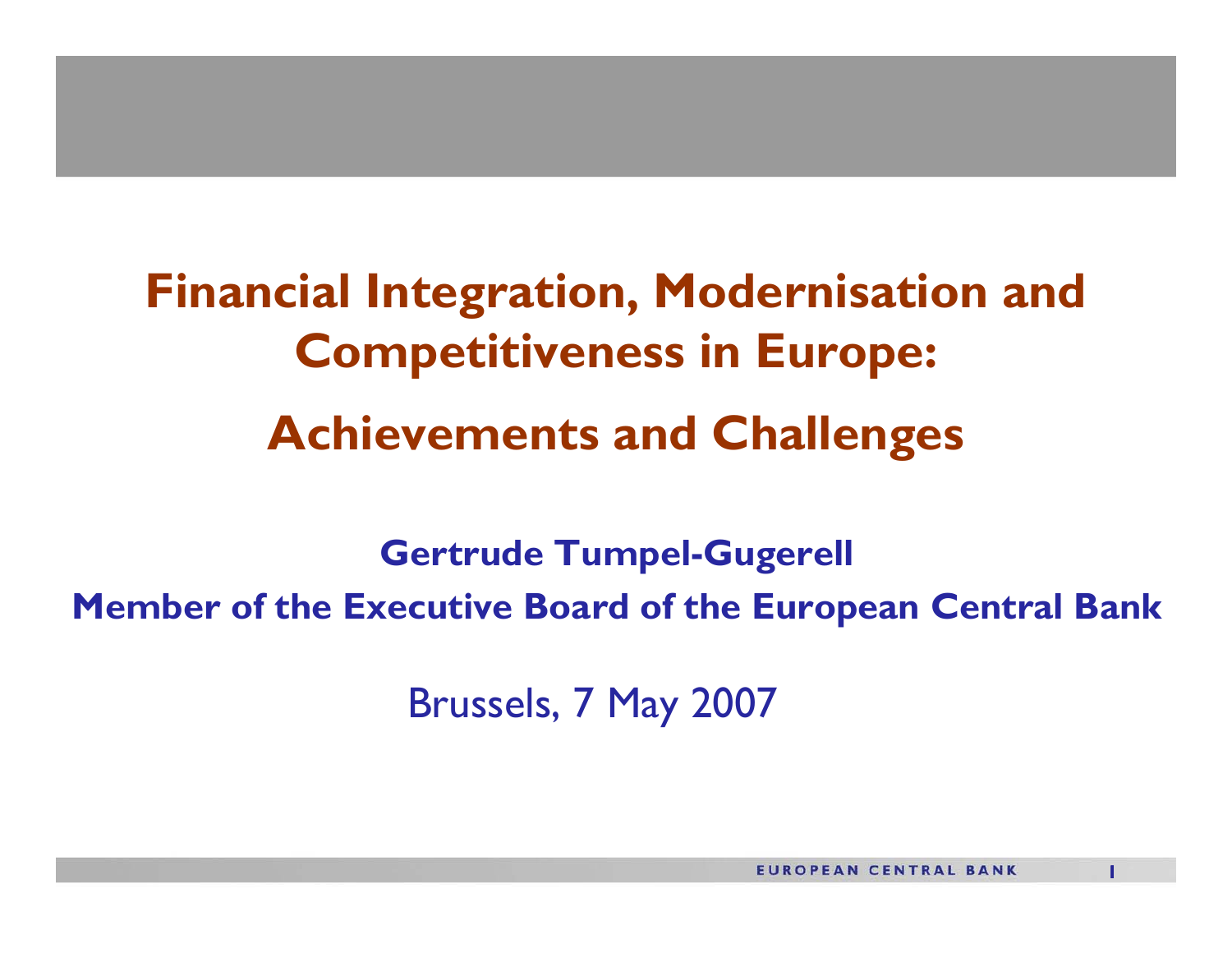- **Financial system efficiency is crucial for overall economic performance**
- **One measure of financial system efficiency is the speed of capital reallocation**
- **Over the past 40 years, the speed of capital reallocation has been lower in the average euro area country than in other developed countries**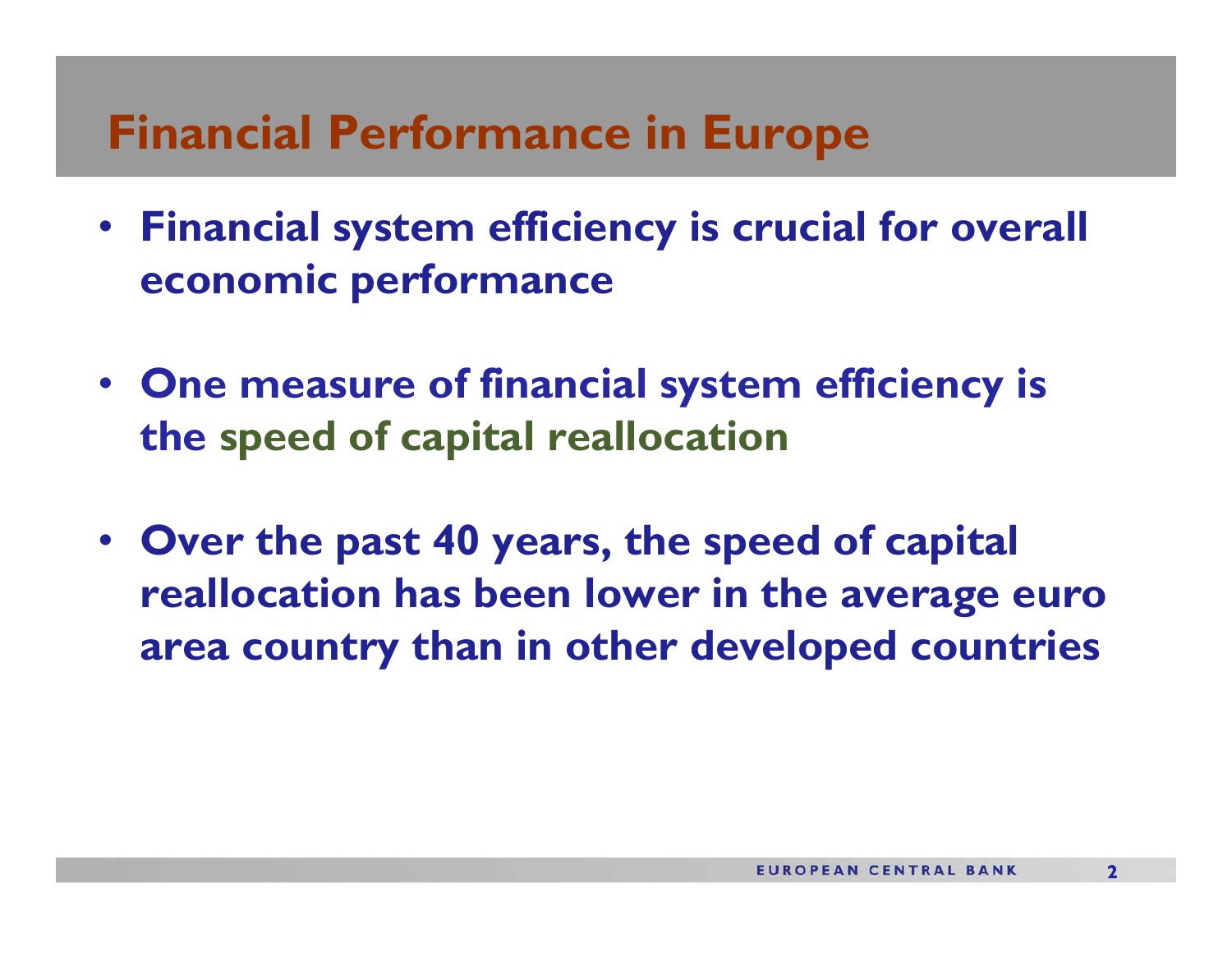

Source: Ciccone A. and E. Papaioannou. "Financial Development and Inter-sectoral Investment: New Estimates and Evidence." mimeo UPF and ECB, November 2006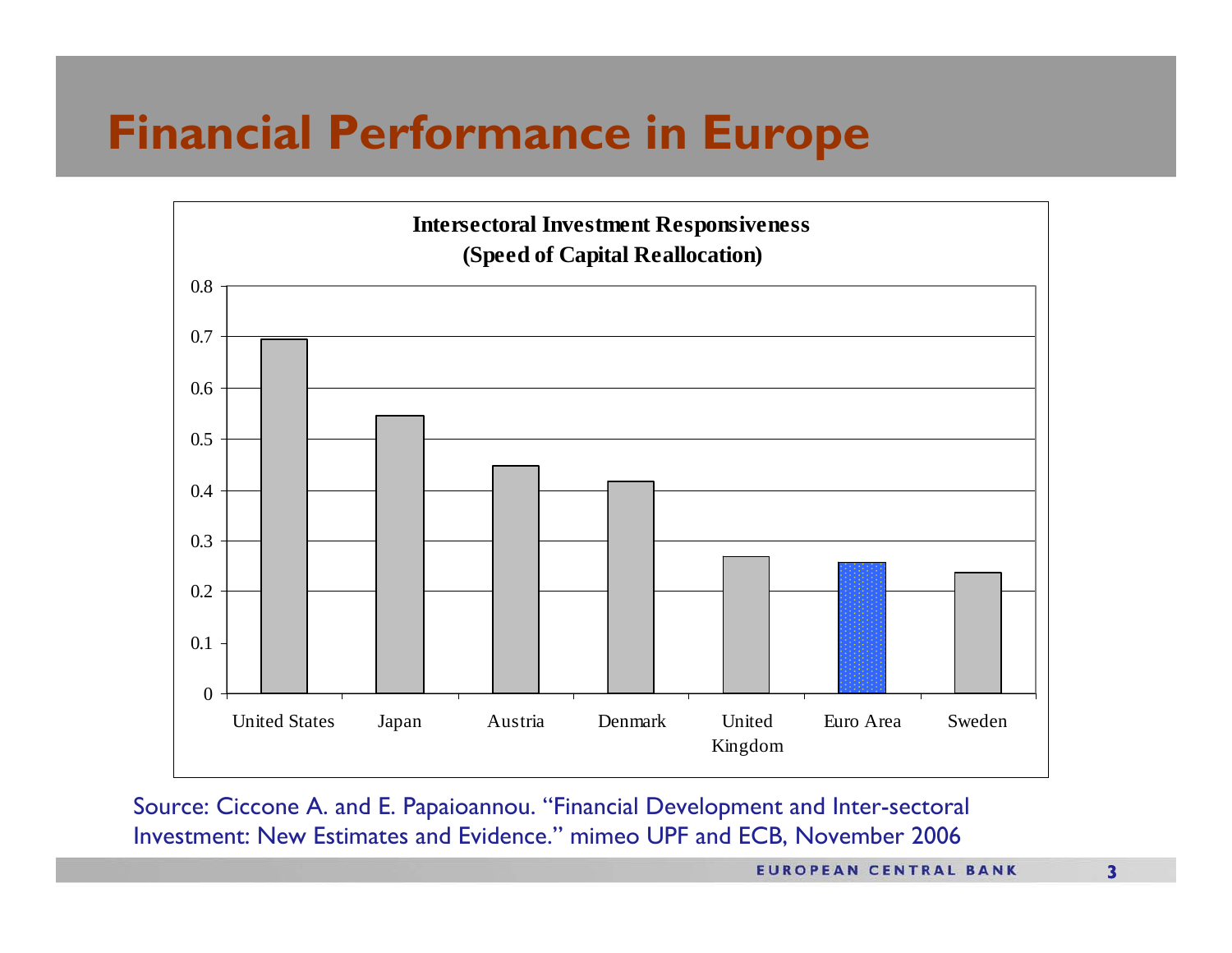- **Progress in financial integration and modernisation fosters the growth of financial markets**
- **Overall capital market size is a key determinant of the speed of capital reallocation**
- **The average euro area country lags in this regard behind other developed countries**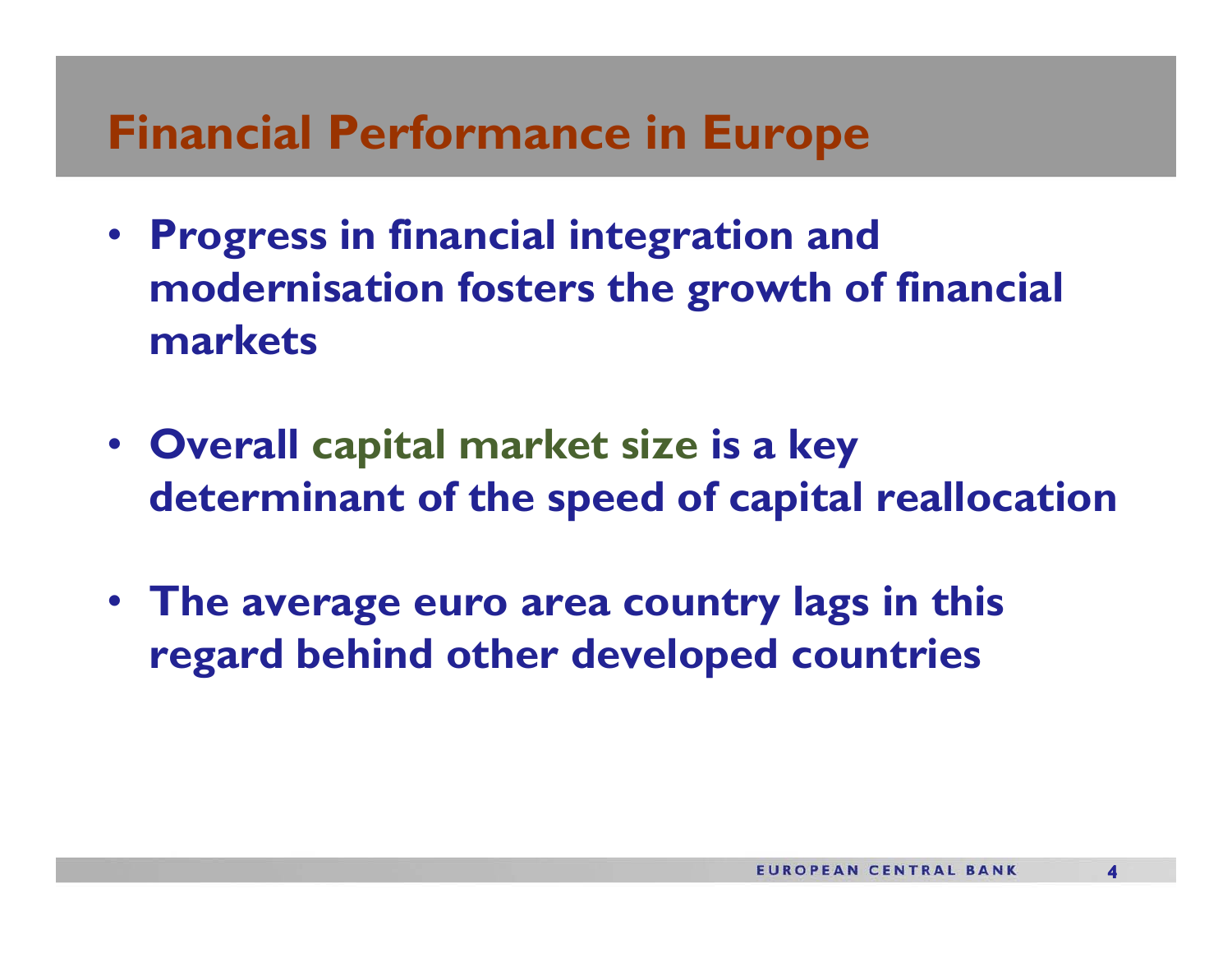

Sources: BIS, IMF and ECB.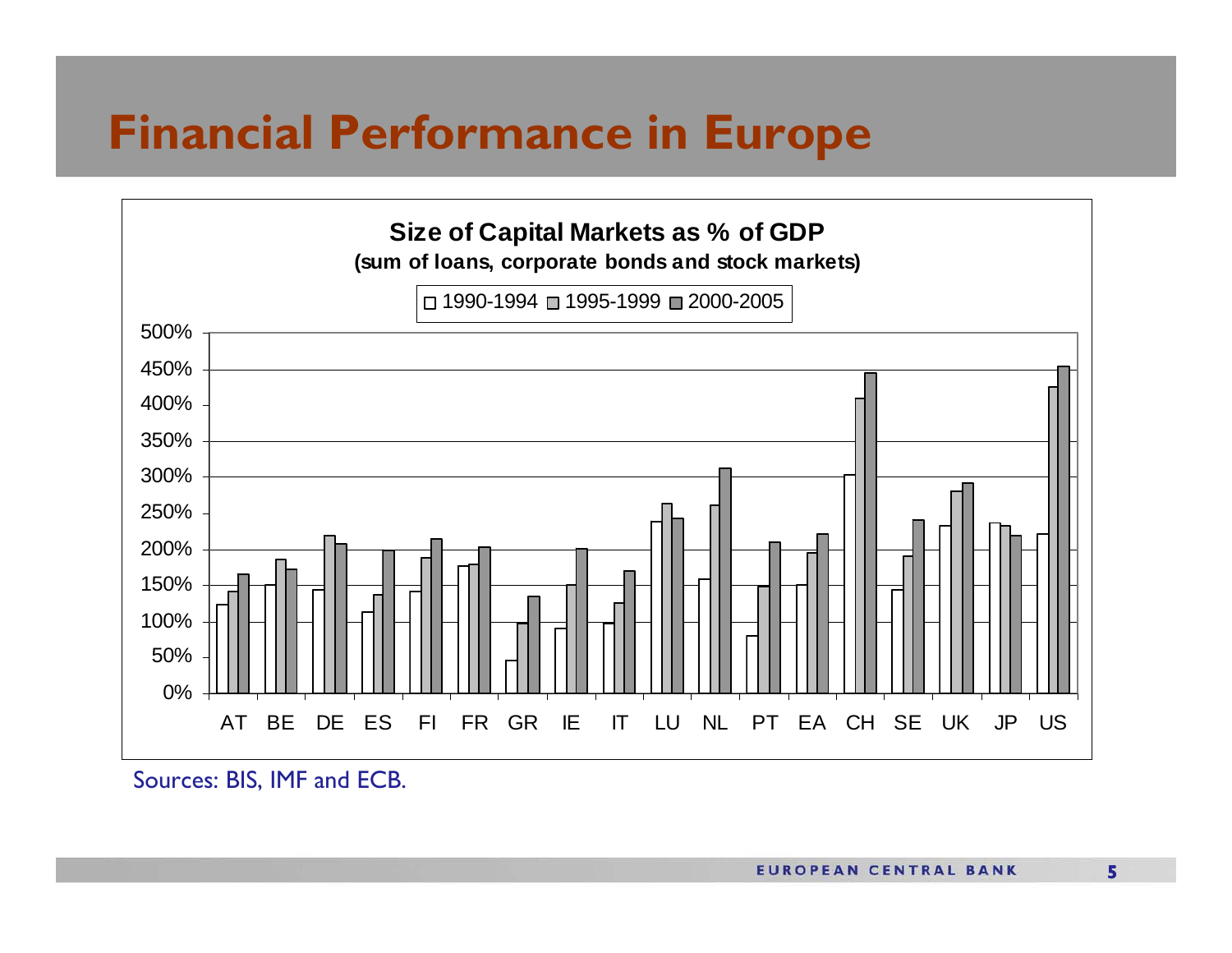• **With a view to enhancing financial sector performance in Europe, we should**

¾**enhance financial integration, notably in market segments where progress is less advanced**

¾**promote financial modernisation, especially of those financial system fundamentals which positively influence capital market size**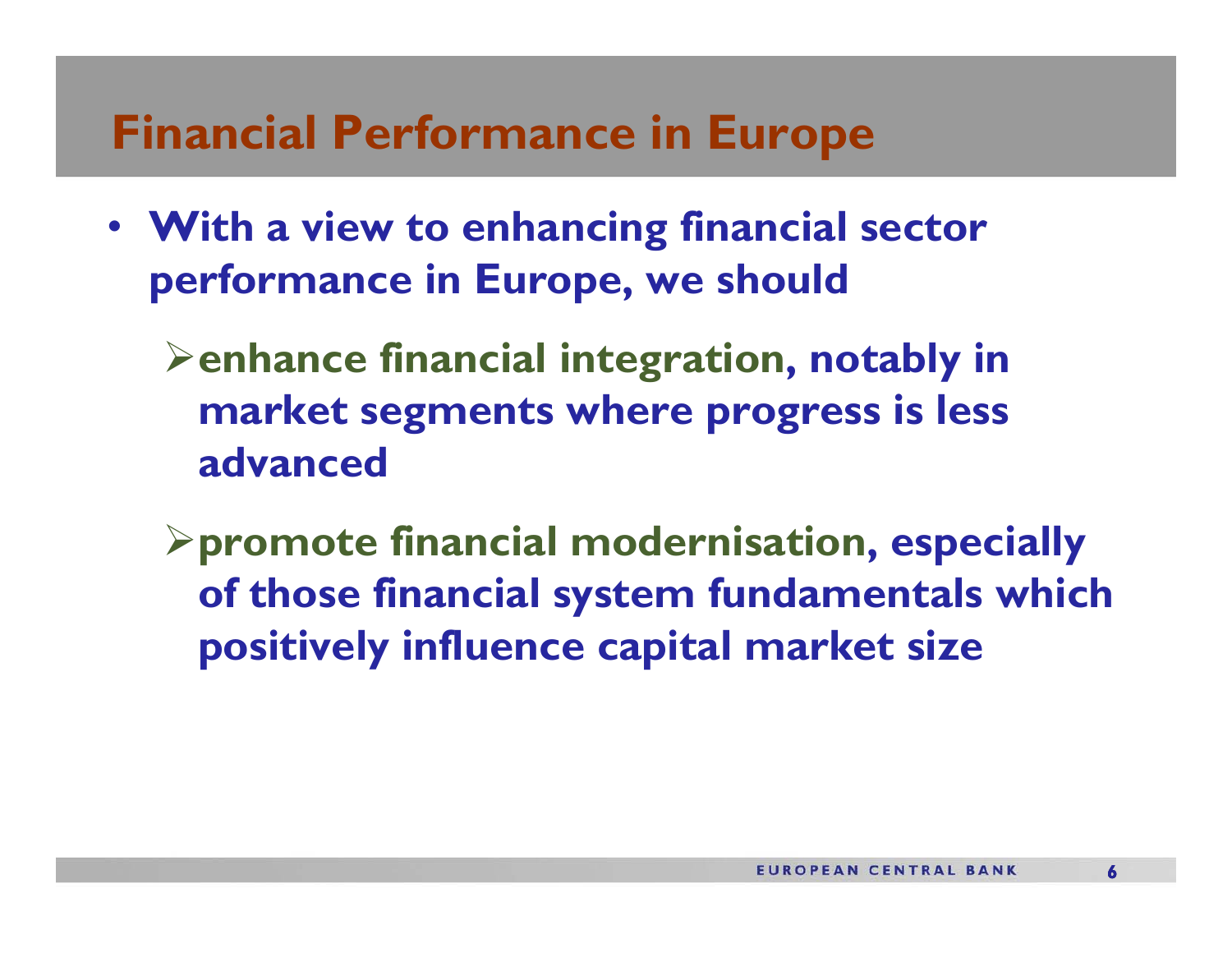$\bullet$  **Major objective of the ECB Four main activities:** ¾**providing advice** ¾**acting as a catalyst** ¾**monitor, enhance knowledge and awareness** ¾**providing central banking services** 

**2007 ECB report on "Financial Integration in Europe" gives updated overview**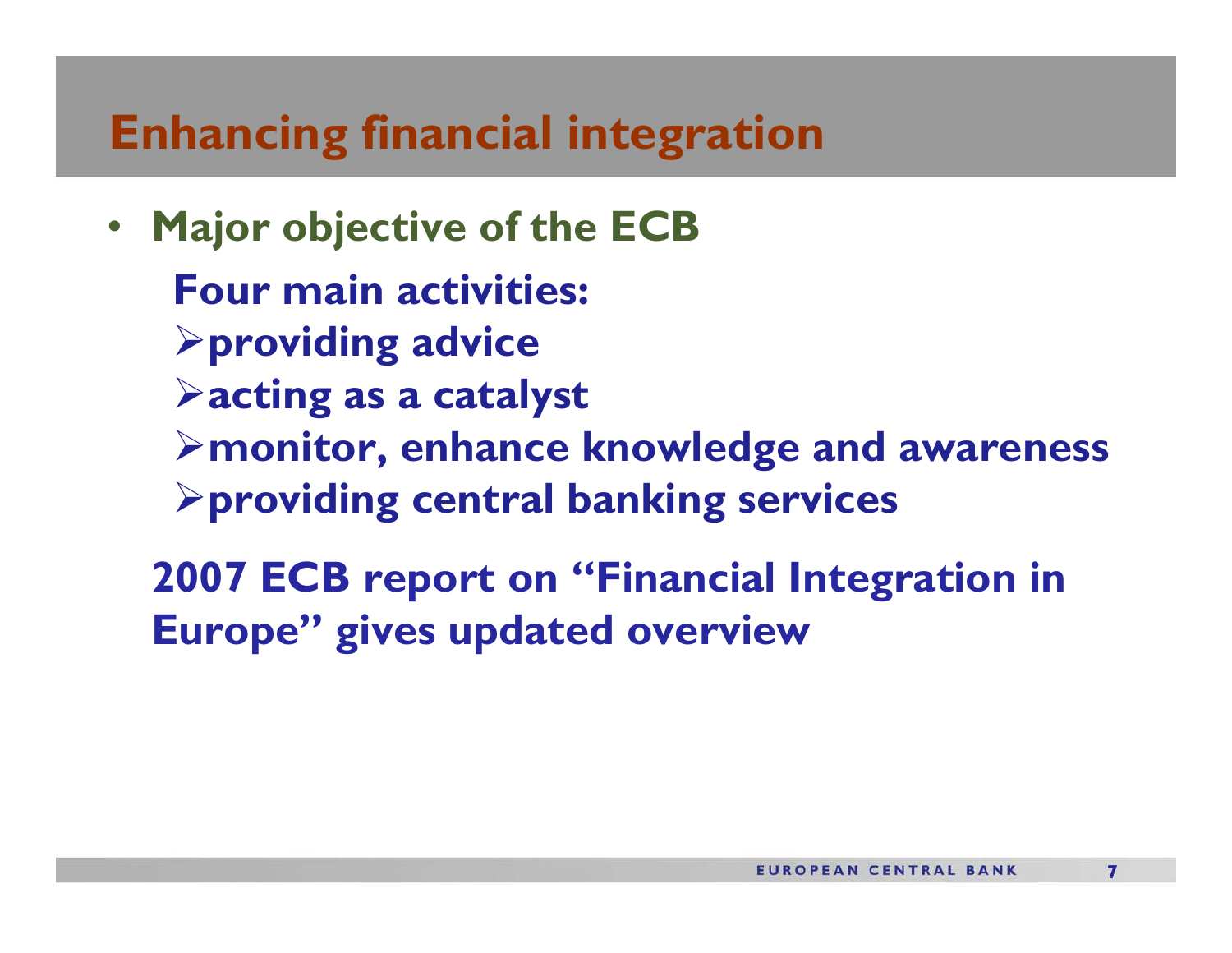- **Progress in financial integration has been uneven across financial market segments**
- **Key areas of concern in the coming years:** ¾**Banking markets, notably retail banking** ¾**Retail payment systems** ¾**Securities clearing and settlement systems**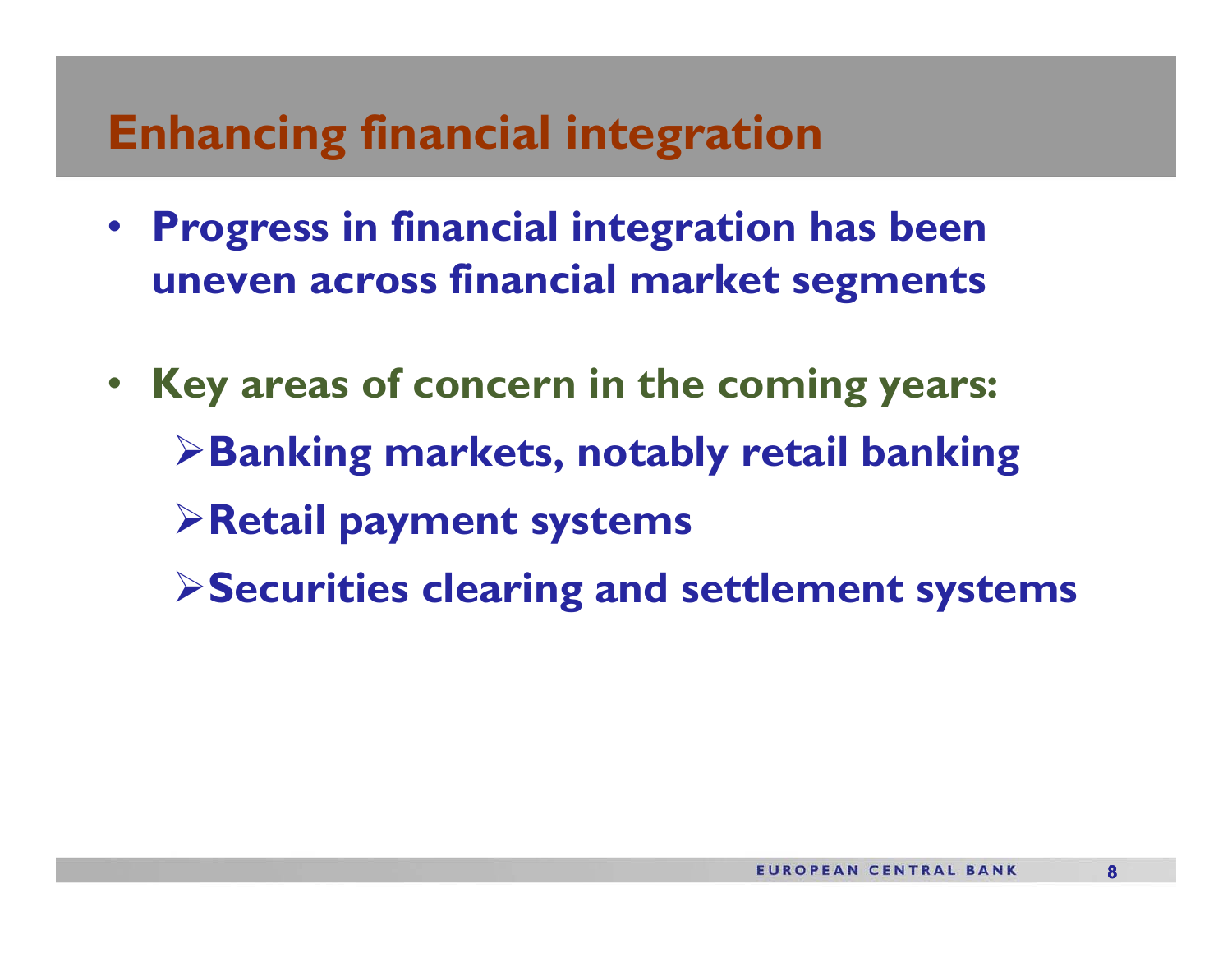- **Banking markets:** 
	- ¾**Several initiatives underway to enhance the policy framework for cross-border banks**
	- ¾**Aim to reduce potential prudential, legal and fiscal obstacles to a market-led evolution of cross-border banking**
	- ¾**Strengthening the EU supervisory framework one major element**
	- ¾**Review of the supervisory setting by the end of this year to assess the progress made**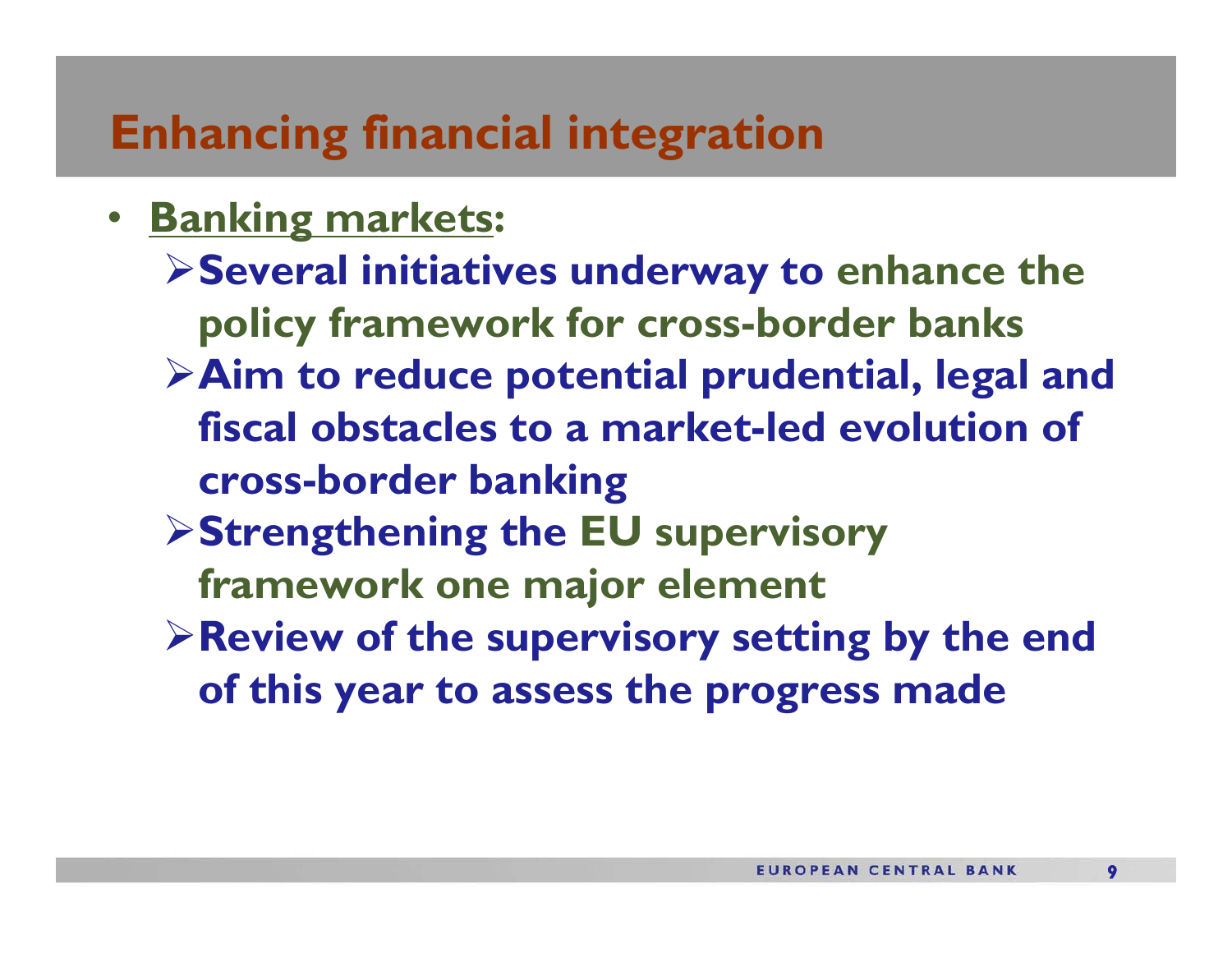- **Retail payment systems:** ¾**Timely implementation of SEPA essential** ¾**ECB acts as a catalyst**
- **Securities clearing and settlement:** ¾**ECB initiative to provide settlement services in central bank money: Target2-Securities** ¾**Objective to render the settlement of crossborder securities transactions as efficient as of domestic transactions**

**10**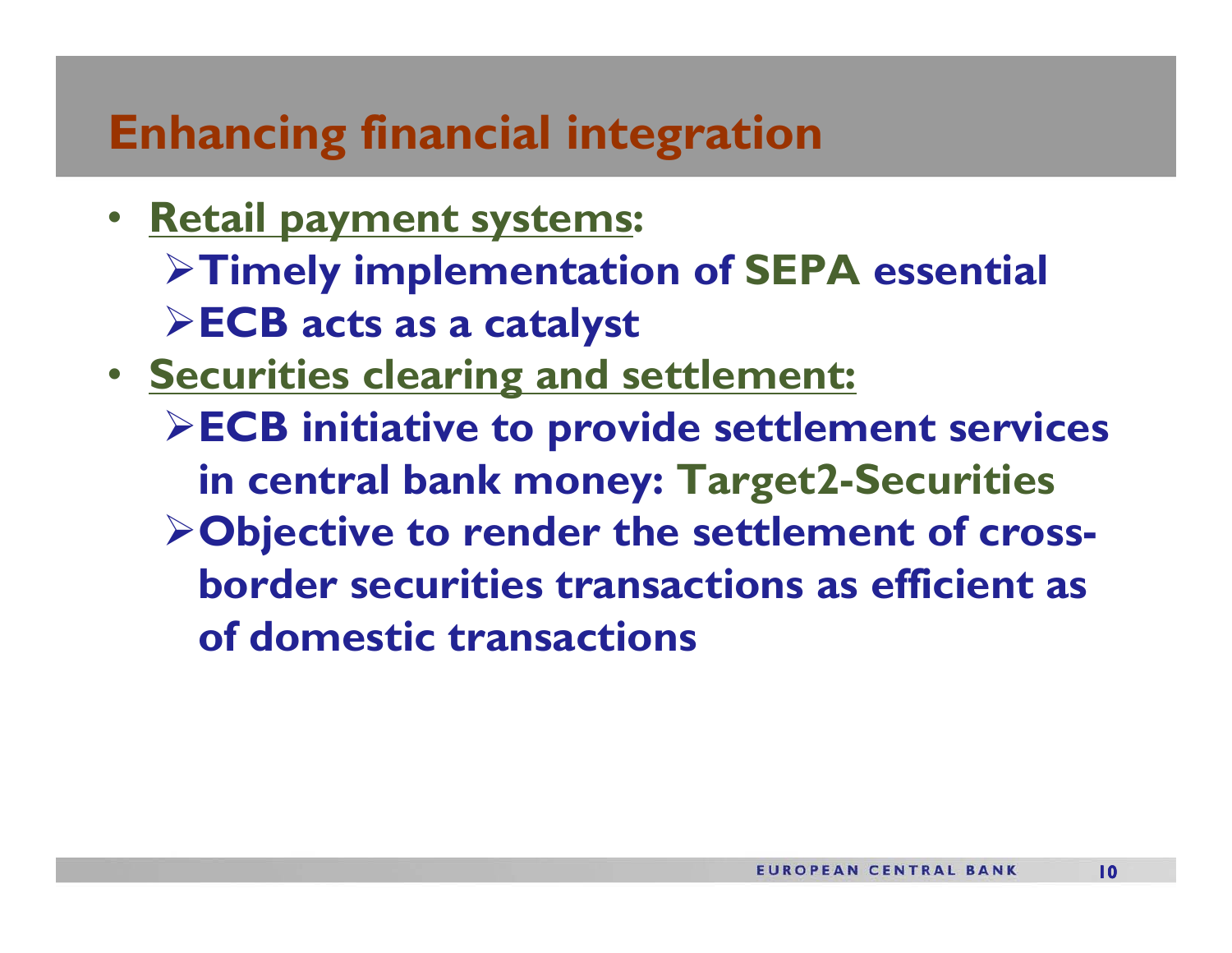- **Financial modernisation helps to overcome frictions in financial intermediation which may persist even in fully integrated financial systems**
- **Overall state of analysis less advanced than in the field of financial integration**
- **Conceptual and empirical research by the ECB** ¾**to specify how financial modernisation improves capital market size, financial efficiency and economic growth** ¾**to identify concrete areas in which further progress in financial modernisation would seem particularly useful**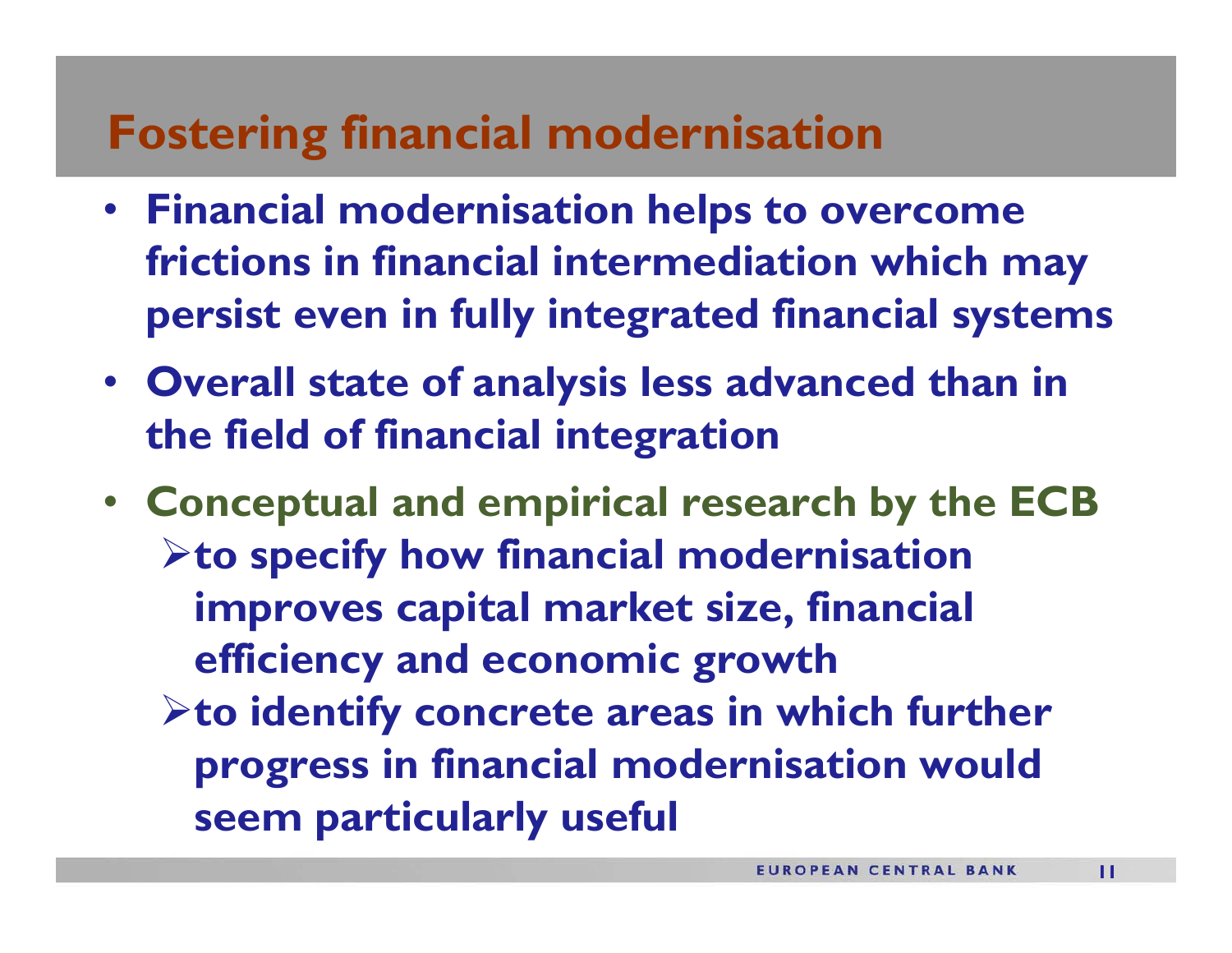#### **Protection of minority shareholders against expropriation by corporate insiders**



Sources: Djankov, S., R. La Porta, F. Lopez-de-Silanes, and A. Shleifer, 2006, "The Law and Economics of Self-dealing", working paper.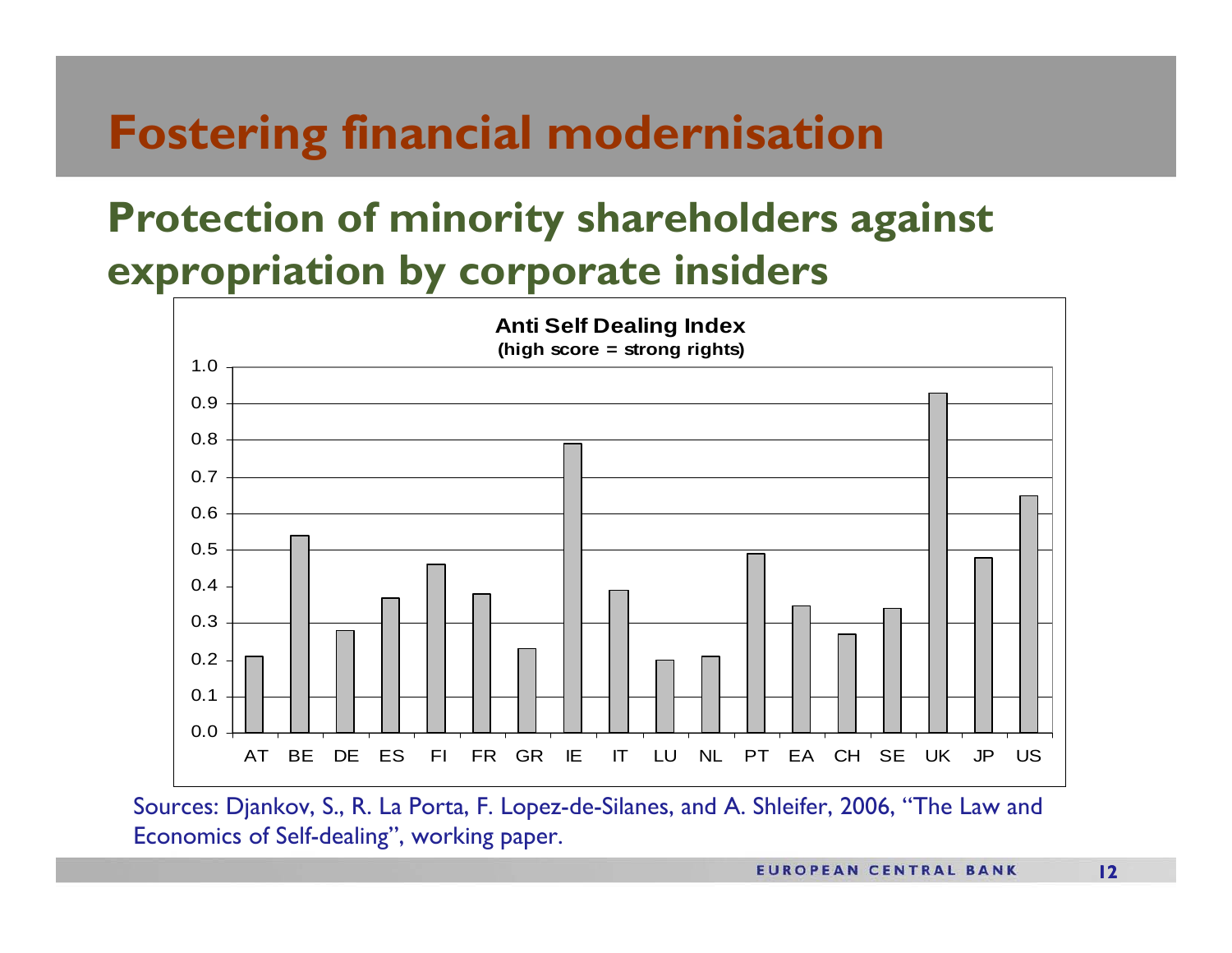#### **Efficiency of the legal system in resolving financial conflicts**



#### Sources: World Bank, Doing Business Database.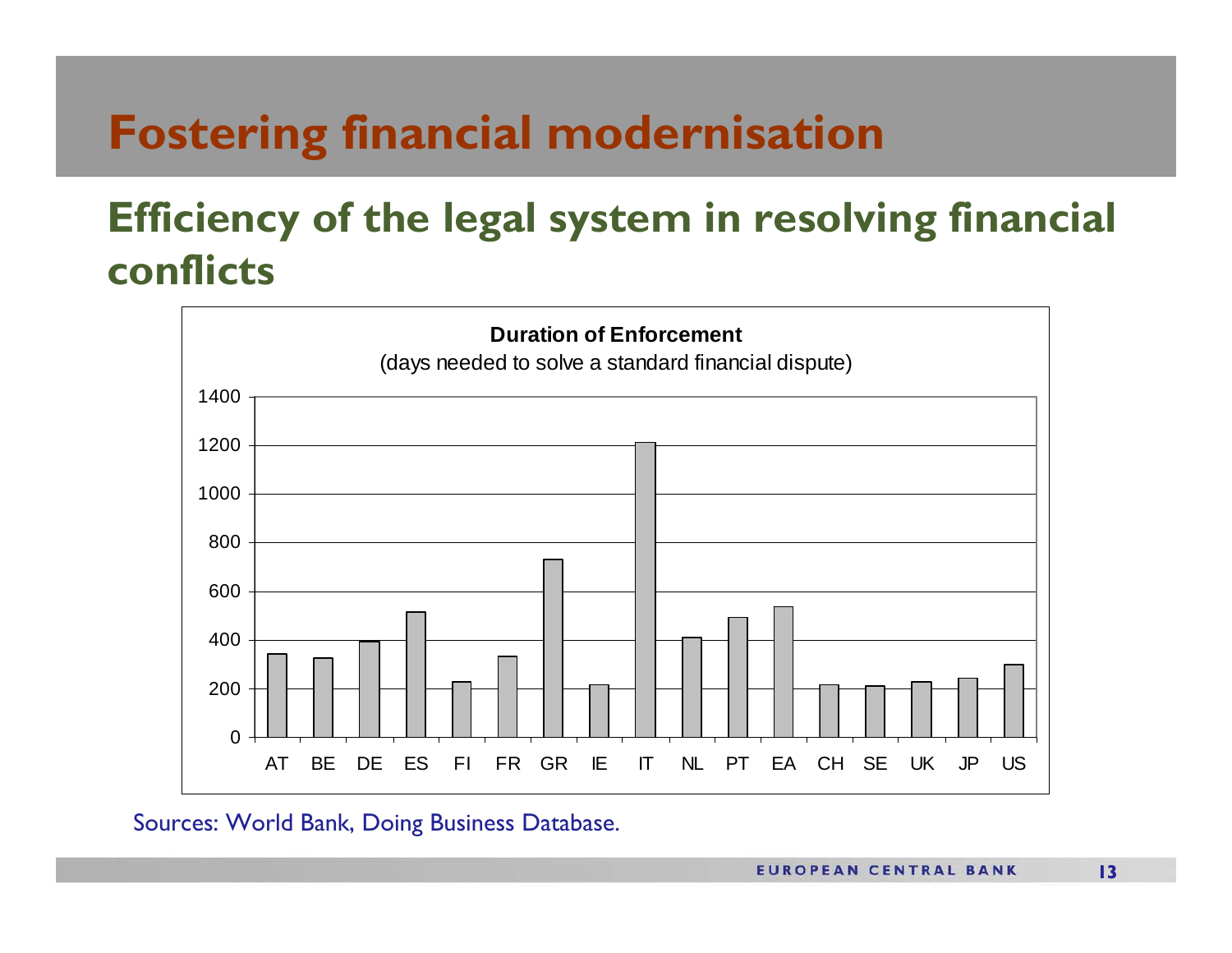**Effective banking competition**

- **Measures to improve policy framework for cross-border banks**
- **Follow-up action to Commission's sector inquiry on competition in retail banking**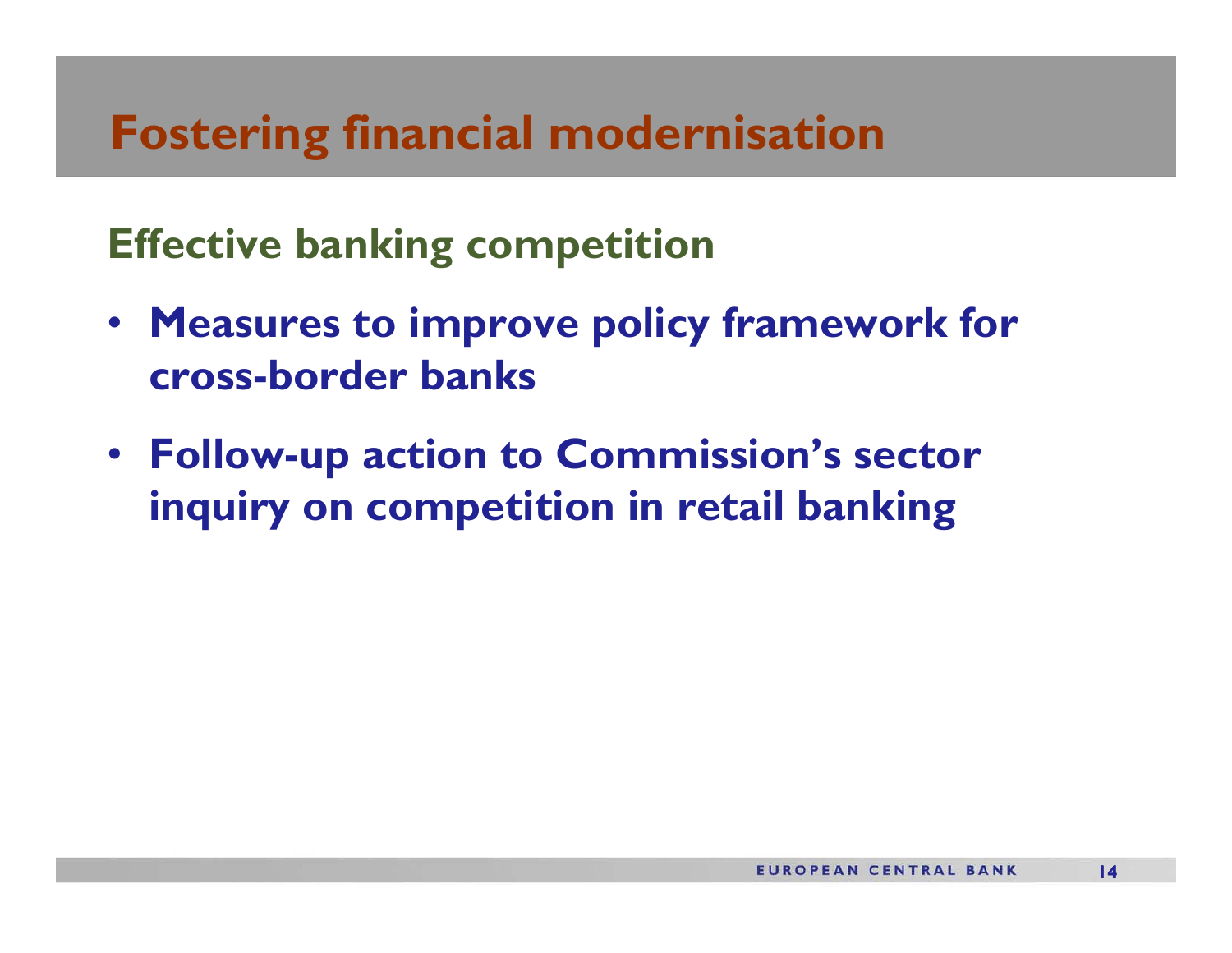#### **Further research on:**

- **The functioning of European risk capital markets**
	- ¾**Venture Capital: why is the early stage financing of firms much smaller than in the US?**
	- ¾**Securitisation: need to better understand the benefits and risks**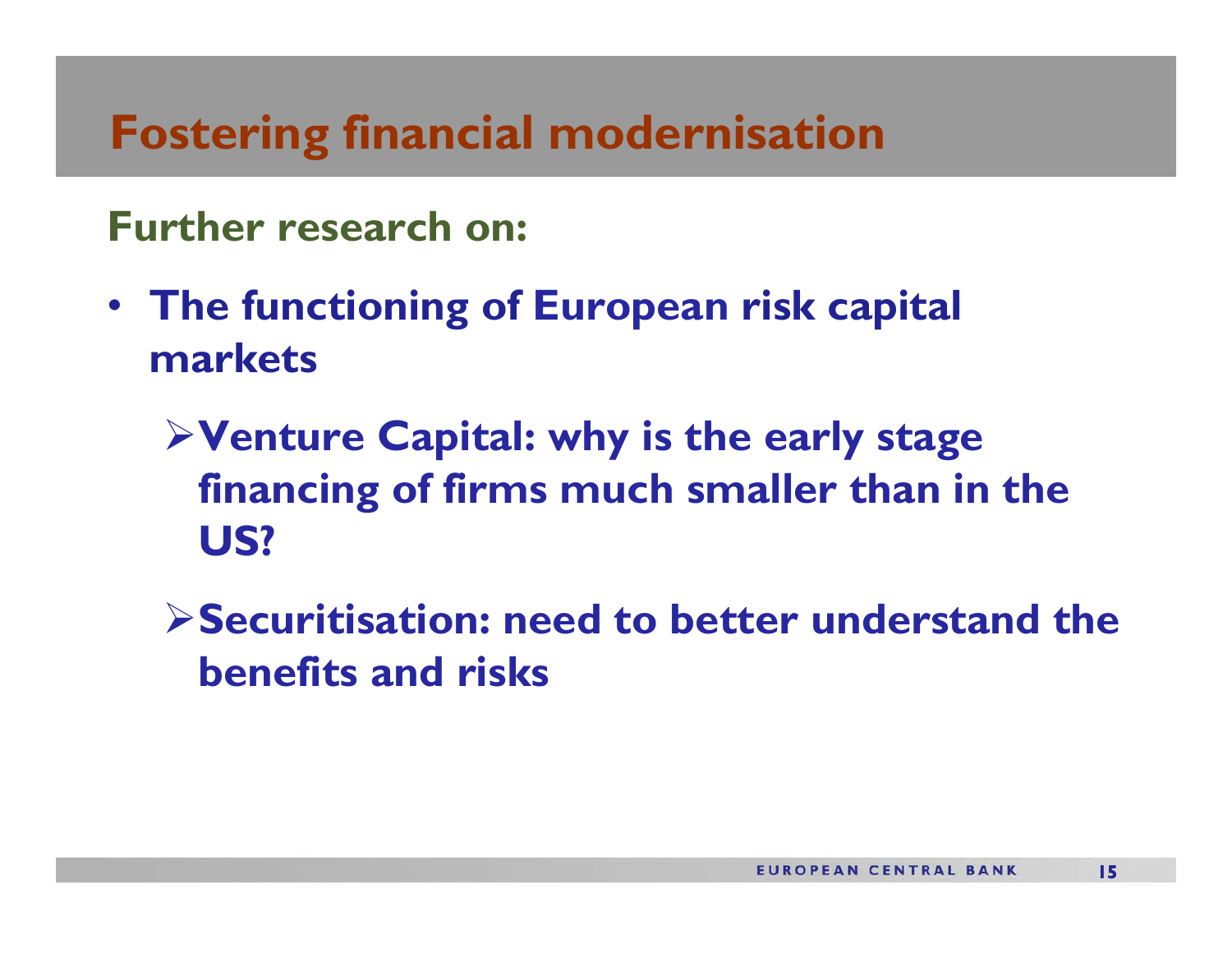#### **Further research on:**

• **The information processing capacity of European stock markets**



Sources: DataStream and ECB calculations.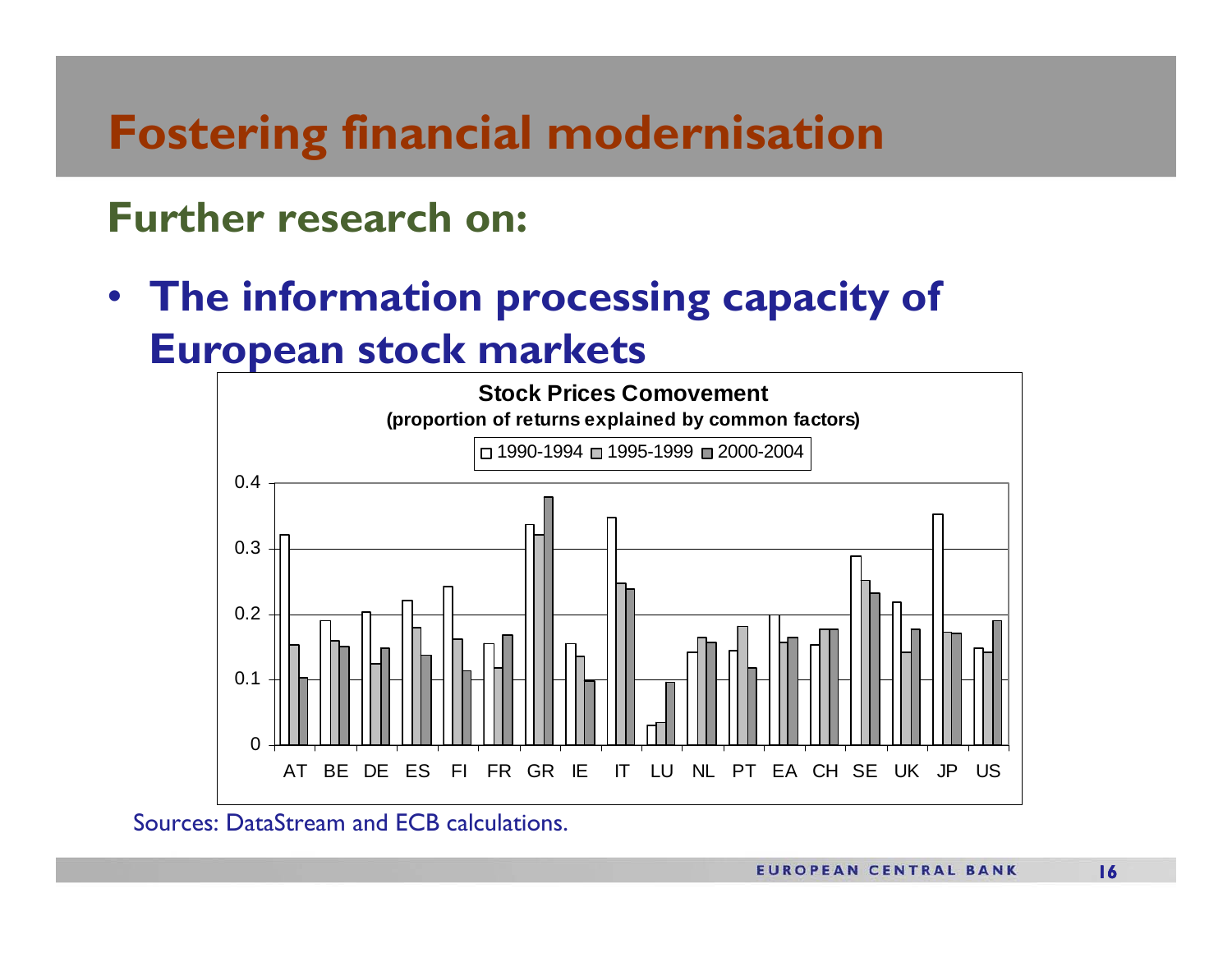#### **Conclusions**

- **Progress in financial system efficiency crucial for fostering European economic competitiveness**
- **Further action needed to enhance financial integration and modernisation in Europe**
- **A number of major initiatives underway, but need to keep up momentum**